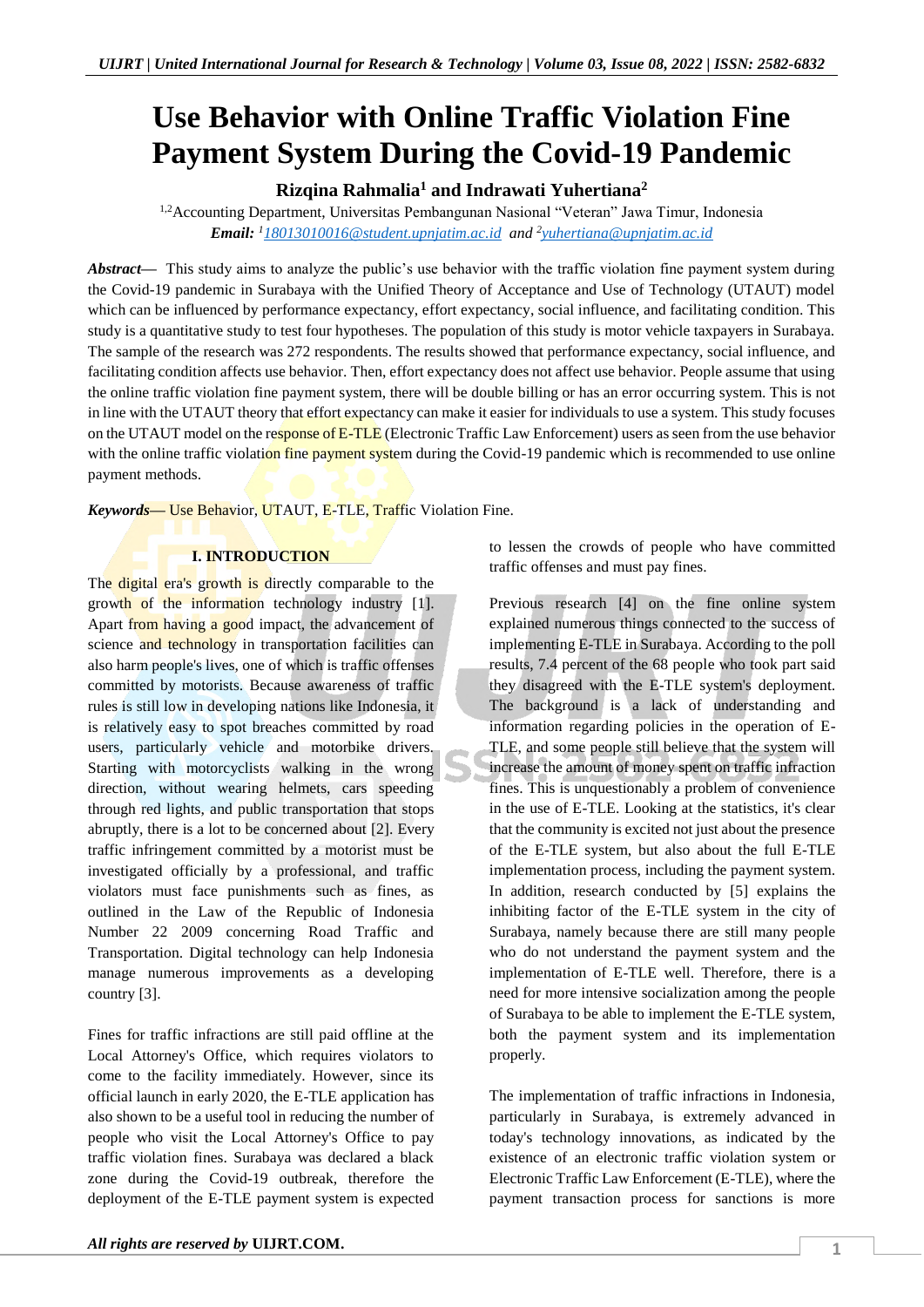flexible and transparent, maybe done online. Consumers are encouraged to embrace digital contactless payment methods in their financial transactions by the World Health Organization (WHO) [6]. The appeal comes in reaction to health data indicating that the coronavirus can survive for two to four days on surfaces such as currency and banknotes [7].

Therefore, paying the traffic violation fine is much easier so that the violators do not need to come to attend the traffic violation hearing which can minimize crowds that can lead to the spread of the Covid-19 virus. This can shorten the time in the process of paying fines to make it more effective and efficient and this mechanism is very beneficial for violators who have high mobility. In addition, E-TLE also aims to reduce the practice of illegal levies (extortion) by irresponsible parties.

The public's passion for contemporary information technology progress may motivate people to use the E-TLE platform. This is owing to a strong desire to learn more about the  $E$ -TLE platform, which is already supported by technology. This is known as use behavior, which is defined as the frequency with which users interact with information technology. If the user is interested in utilizing the information system, it will be used since a person's belief in using a system can boost his work performance [8].

In this regard, there is a widely used technology acceptance model known as the Unified Theory of Acceptance and Use of Technology (UTAUT). UTAUT is a model that explains how people interact with technology. Four elements drive use behavior in the UTAUT model: performance expectancy, effort expectancy, social influence, and facilitating conditions [9].

This UTAUT model can assess the behavior of using information technology of the traffic violation fine payment system on the E-TLE platform, where performance expectancy is measured as the performance of the E-TLE payment system, effort expectancy is measured as the ease of use of the E-TLE payment system, social influence is measured as the perception of social influence in the use of the E-TLE payment system, and facilitating conditions are measured as a perception of the comfort of an individual in using the E-TLE payment system. These factors are used to understand the basic concepts of the utilization of information technology in Surabaya during the Covid-19 pandemic, namely the traffic violation payment mechanism on the E-TLE platform.

#### **II. LITERATURE REVIEW**

### *A. Unified Theory of Acceptance and Use of Technology (UTAUT)*

The Unified Theory of Acceptance and Use of Technology (UTAUT) is a widely used model for studying user acceptance and behavior when it comes to information technology. According to UTAUT, performance expectancy, effort expectancy, social influence, and facilitating condition factors all influence a system's behavioral intention and use behavior. In comparison to other theories, UTAUT has been successful in predicting the behavioral intentions of information technology users by up to 70% [9].

## *B. Performance Expectancy*

Performance expectancy is a UTAUT model construct that measures a person's belief that using a system can assist them to accomplish job performance goals [9]. Performance expectancy can be defined as people's expectations of the system or how confident they are that using the system would help them achieve better results at work [10]. That is, performance expectancy is a construct in the model that is used to test an individual's belief that using a system will help someone achieve better performance, benefits, and advantages from their labor.

# *C. Effort Expectancy*

Effort expectancy is one of the UTAUT model's constructs that is measured to determine how easy a user finds it to use a system [9]. Effort expectancy is measured using numerous variables, including the ease of organizing visits, using machines, learning, and service speed when compared to manuals [11]. It may be inferred that effort expectancy is one of the UTAUT model's elements that can be measured as an individual's ease of use of an information technology system.

## *D. Social Influence*

The degree to which a person's opinion that others believe it is better to utilize a system or technology may be measured is known as a social influence [8]. The degree to which an individual believes that other people persuade him to utilize technology is referred to as social influence [12].

Social influence is one of the elements that influence behavioral intentions toward the use of a system [13]. As a result, social influence can be defined as a person's perception of or response to social impact in the use and adoption of an information technology system.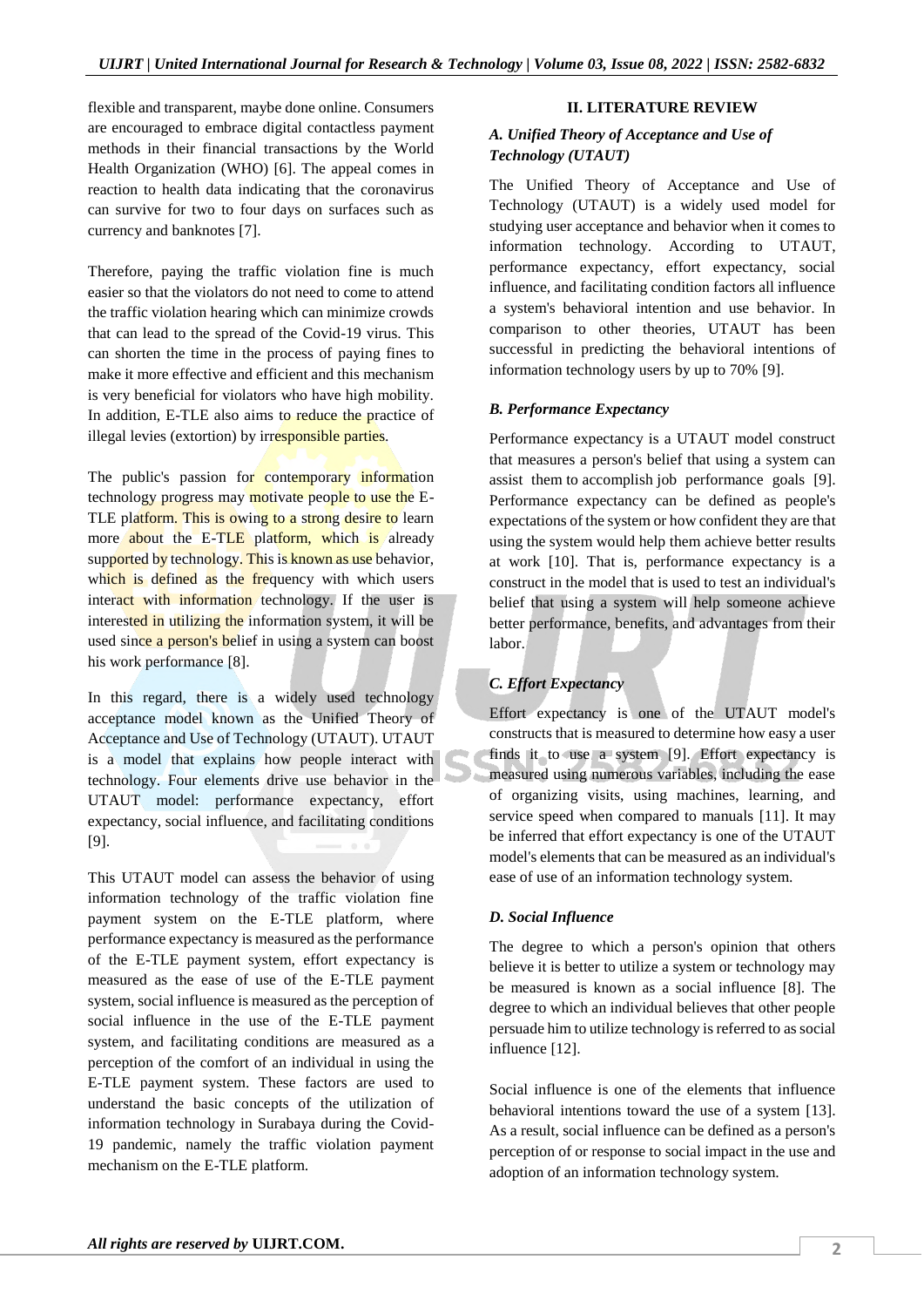#### *E. Facilitating Condition*

The degree to which a person believes that technical and organizational infrastructure is in place to facilitate the usage of a system or technology is known as the facilitating condition [8]. Facilitating condition can alternatively be defined as the degree of confidence in the system's ability to function due to the presence of a competent organizational and technical infrastructure [14]. The comfort of a person in acquiring and using a system that is enabled by the technical and organizational infrastructure can be determined as facilitating conditions.

## *E. Use Behavior*

The frequency with which users use information technology is referred to as use behavior. Because someone's conviction in using a system can increase their work performance, information technology will be used if the user has an interest in using the system. The intensity of use and interaction between users and technology can also be used to determine how easy something is to use [8]. From the preceding statement, it can be stated that one's perception of performance expectations, effort expectancy, social influence, and facilitating condition towards the technology employed influences one's conduct when utilizing information technology (use behavior).

## *F. Payment System*

A non-cash payment system is one in which regulations, contracts, technicians, and facilities serve as a means for the delivery process, validation, or payment instructions that facilitate the smooth exchange of "value" between individuals and other parties such as banks or other domestic and international institutions [15]. It can be concluded that the payment system is a set of regulations, facilities, and institutions that serve as a means of transferring funds or exchanging the "value" of an economic obligation, which can take the form of goods, services, or finance, between individuals and institutions both domestically and internationally.

## *G. Traffic Violation*

Traffic violations can be defined as acts committed by anyone who is closely related to road traffic and transportation, where the action is following the law and regulations imposed in the field of traffic, where the types of actions categorized as traffic violations are controlled in Articles 274-309 and Article 313 [16] concerning Road Traffic and Transportation.

## *H. Electronic Traffic Law Enforcement (E-TLE)*

An electronic traffic violation fine is a digitalization of the traffic violation process which employs an integrated system known as E-TLE (Electronic Traffic Law Enforcement) to get the entire traffic violation process more efficient and effective, as well as assisting police in the administration management. This is a platform that the public can be used to determine the costs that must be paid directly. Violators can choose to use E-TLE in the application or manually once they've been recognized [17]. Violators only pay fines for the articles they infringe through their bank accounts under this approach [18].

## *I. Covid-19 Pandemic*

Coronaviruses can cause a variety of respiratory diseases in humans, from the common cold to deadly disorders like Middle East Respiratory Syndrome (MERS) and Severe Acute Respiratory Syndrome (SARS) (SARS). Coronavirus Disease-2019 (COVID-19) is caused by a new form of coronavirus found in Wuhan, China, in December 2019 and designated Severe Acute Respiratory Syndrome Coronavirus 2 (SARS-COV2) [19]. A pandemic is an outbreak that spreads throughout a vast geographic area at the same time. A pandemic is an outbreak that affects a large number of people and spreads to practically all countries or continents [20]. This explains that the Covid-19 pandemic is a worldwide epidemic of viruses that can cause respiratory tract illnesses, ranging from the cold virus to deadly disorders like mers and sars. a country or continent, frequently affecting many people.





*Figure I: Structure Framework*

Based on the framework above, the hypothesis is: **H1**: Performance expectancy affects use behavior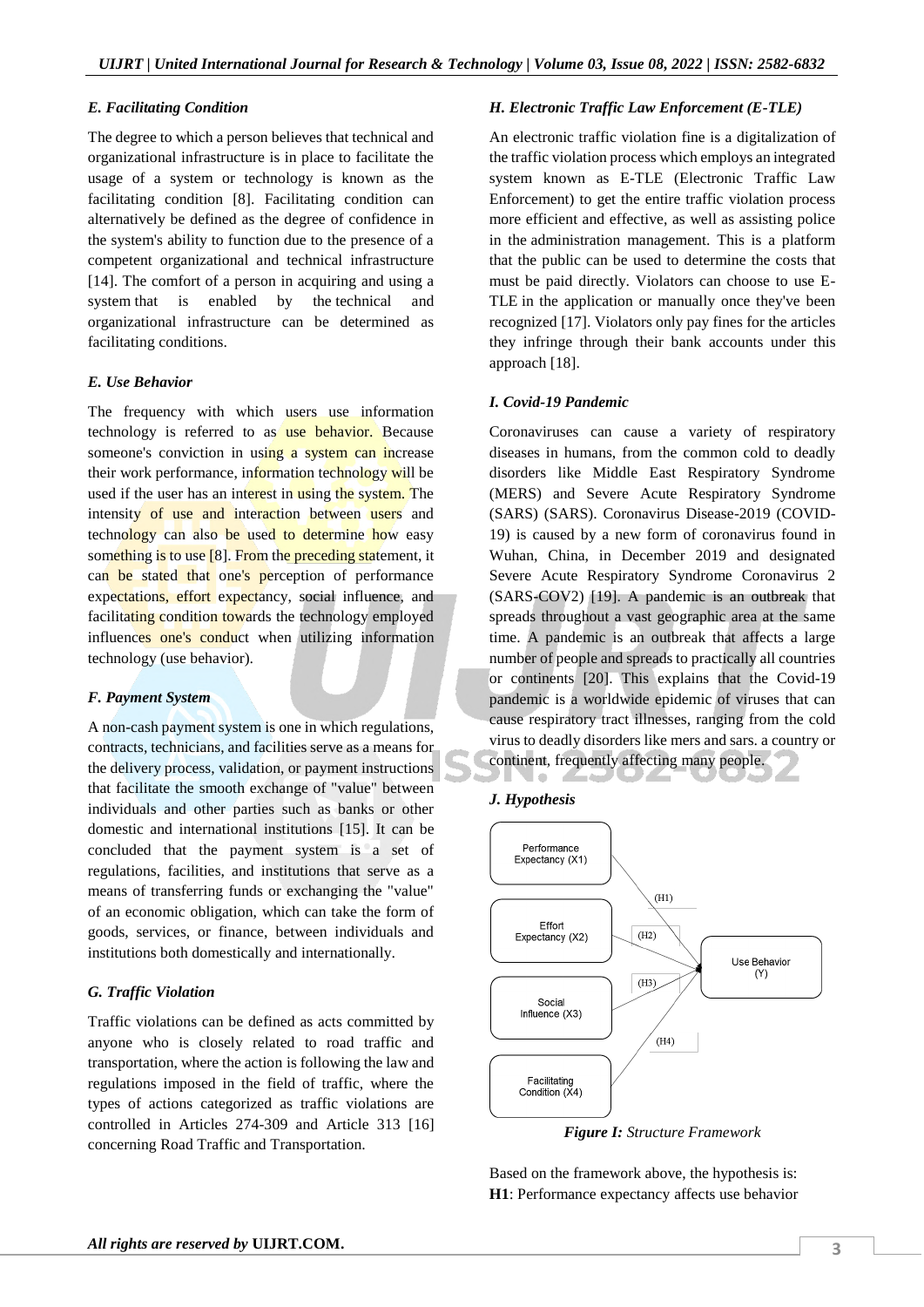Performance expectancy is assessed as the performance of a system that can help someone to get benefits in carrying out their activities. In this case, performance expectancy is assessed as the performance of the E-TLE platform payment system. Performance expectancy has the greatest influence on the use behavior of mobile learning [21]. Performance expectancy affects the use behavior of a system [22]. So, it can be concluded that performance expectancy affects the use behavior.

#### **H2**: Effort expectancy affects use behavior

Effort expectancy is assessed as the ease of use of a system that is felt by users and how much power the ease of using the technology is. In this case, effort expectancy is assessed as the ease of use of the E-TLE platform payment system. Effort expectancy as a convenience, namely how the individual feels whether he easily uses technology and how much power there is in the use of technology  $[23]$ . This is supported by research  $[24]$ which says that effort expectancy has a positive influence on behavioral intentions to use a system (use behavior). It can be concluded that effort expectancy affects the use behavior.

## **H3**: Social influence affects use behavior

Social influence can be assessed as a person's perception of social influence in using and adopting an information technology system. In this case, social influence is assessed as the perception of social influence in the use of the E-TLE platform payment system. Social influence affects behavioral intention to use a system (use behavior) [25], so it can be said that there are people who use an information technology system that can provide social influence. It can be concluded that social influence affects the use behavior.

# **H4**: Facilitating condition affects use behavior

Facilitating condition is assessed as the comfort of an individual in using a system that is supported by technical and organizational infrastructure. In this case, facilitating conditions are considered as individual convenience in using the E-TLE platform payment system. Facilitating condition refers to a consumer's perception of the resources and support available to perform a behavior [26]. He then stated that facilitating conditions affect behavioral intentions to use a system (use behavior). This is supported by research conducted by [24] that facilitating conditions have a positive influence on use behavior. It can be concluded that facilitating conditions affect the use behavior.

#### **III. RESEARCH METHOD**

In this study, researchers used quantitative research methods to examine the effect of the UTAUT model construct. The object of this research is people who pay motorized vehicle taxes or motor vehicle taxpayers in Surabaya with a population of 1,867,790 people. This study uses simple random sampling. Then use a table for determining the number of samples from a certain population with an error rate of 10% based on Isaac and Michael's formula in calculating the number of samples.

The total population that exceeds 1,000,000 samples is 272 people. In this study, the total population was 1,867,790 people, so the sample used was 272 people. This study uses primary data and data sources in the questionnaire respondents with a measurement scale using a Likert scale. This study also uses descriptive analysis techniques and multiple linear regression analysis with the SPSS v23 program.

## **IV. RESULT AND DISCUSSION**

## *A. Result*

#### *Descriptive Analysis*

Based on table I, the average performance expectancy variable is 3.99, The average effort expectancy variable is 3.81, The average social influence variable is 3.74, The average facilitating condition variable is 3.89, the average use behavior variable is 3.99, which means that the respondents gave an agreeable answer to the question of the performance expectancy, effort expectancy, social influence, facilitating condition, and use behavior.  $\bigcirc$   $\bigcirc$   $\bigcirc$   $\bigcirc$   $\bigcirc$   $\bigcirc$   $\bigcirc$ 

| Table I: Descriptive Statistics of Research Variables |  |  |  |
|-------------------------------------------------------|--|--|--|
|-------------------------------------------------------|--|--|--|

|                     | N   | <b>Minimum</b> | <b>Maximum</b> | Mean |
|---------------------|-----|----------------|----------------|------|
| <b>Performance</b>  | 272 |                |                | 3,99 |
| <b>Expectancy</b>   |     |                |                |      |
| <b>Effort</b>       | 272 |                | 5              | 3,81 |
| <b>Expectancy</b>   |     |                |                |      |
| <b>Social</b>       | 272 |                | 5              | 3,74 |
| Influence           |     |                |                |      |
| <b>Facilitating</b> | 272 |                | 5              | 3.89 |
| Condition           |     |                |                |      |
| <b>Use Behavior</b> | 272 |                | 5              | 3.99 |

Source: Primary Data Processed (2022)

## *Multiple Linear Regression Analysis*

Based on table II, it can be formulated the equation from the results of the multiple linear regression analysis in this research, as follows:

 $Z = 0.471 + 0.300 \text{ X}1 - 0.012 \text{ X}2 + 0.156 \text{ X}3 + 0.458$  $X4 + e.$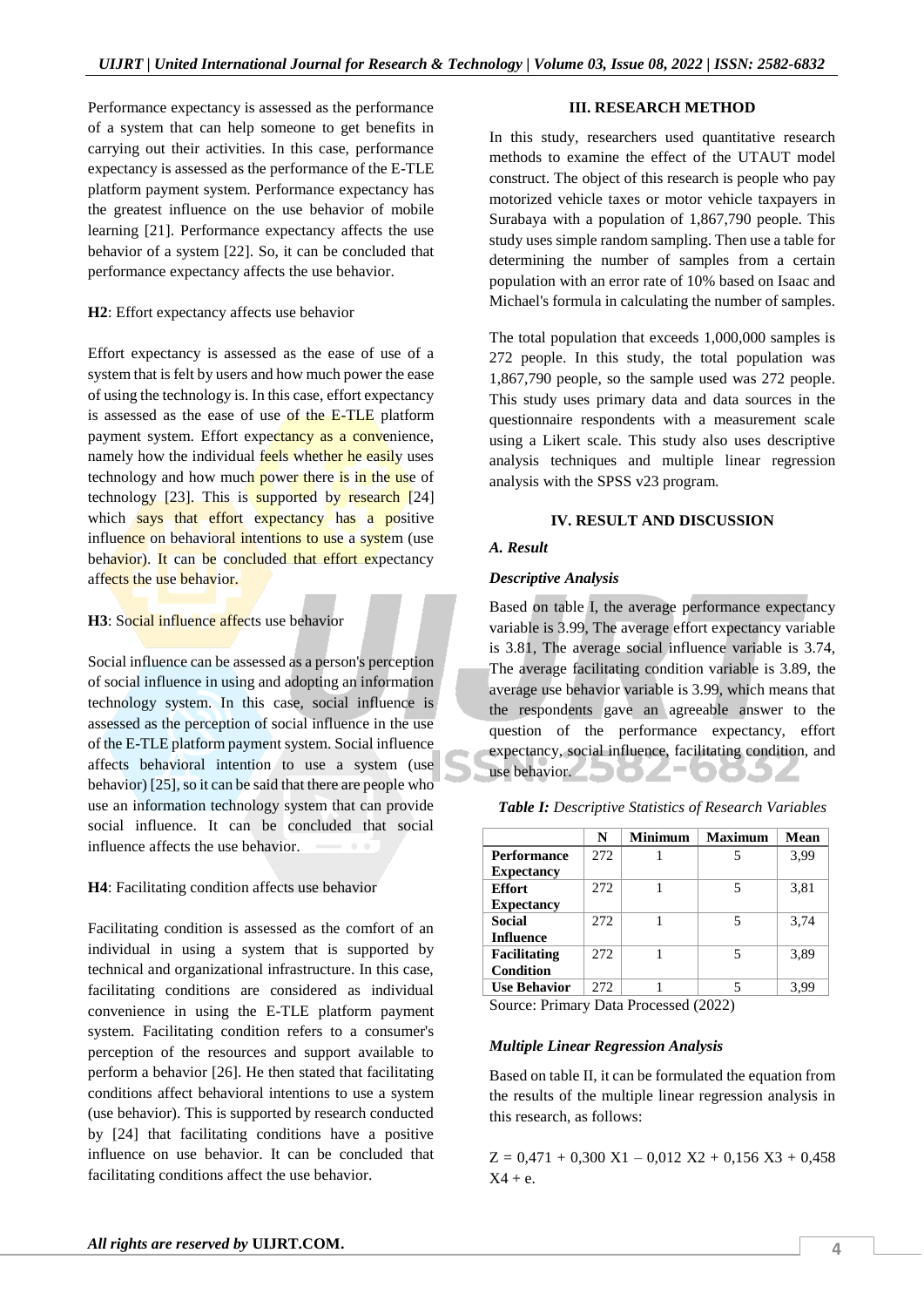It can be concluded that the constant value of 0.471 means that for every increase in performance expectancy, effort expectancy, social influence, and facilitating conditions, the use behavior of the traffic violation fine payment system on the E-TLE platform will increase by 0.471. The X1 regression coefficient value is 0.300, meaning that for every increase in performance expectancy, the behavior of using the E-TLE platform fine payment system will increase by 0.300. The X2 regression coefficient value is -0.012, meaning that for every increase in effort expectancy, the behavior of using the E-TLE platform fine payment system will decrease by 0.012. The X3 regression coefficient value is 0.156, meaning that for every increase in social influence, the behavior of using the E-TLE platform fine payment system will increase by 0.156. The  $X4$  regression coefficient value is 0.458, meaning that for every increase in facilitation conditions, the behavior of using the  $E$ -TLE platform fine payment system will increase by 0.458.

|--|

| <b>Multiple Linear Regression Analysis</b> |                         |  |  |  |
|--------------------------------------------|-------------------------|--|--|--|
| <b>Use Behavior</b>                        |                         |  |  |  |
| <b>Variable</b>                            | <b>Beta Coefficient</b> |  |  |  |
| <b>Performance Expectancy</b>              | 0,300                   |  |  |  |
| <b>Effort Expectancy</b>                   | $-0.012$                |  |  |  |
| <b>Social Influence</b>                    | 0,156                   |  |  |  |
| <b>Facilitating Condition</b>              | 0,458                   |  |  |  |
| $\overline{\phantom{a}}$                   |                         |  |  |  |

Source: Primary Data Processed (2022)

## *Data Analysis*

The data validity test shows that all the question items are valid because the correlation coefficient value of each question item is more than 0.30. Thus, the question items from all the variables consisting of the performance expectancy, effort expectancy, social influence, facilitating condition, and use behavior variables were able to measure the variables in this study. So, all these items meet the data validity requirements.

The reliability test shows that all variables consisting of performance expectancy, effort expectancy, social influence, facilitating conditions, and use behavior are reliable because Cronbach's Alpha value in each variable is more than 0.6.

Performance expectancy is 0.887, effort expectancy is 0.920, social influence is 0.813, facilitating condition is 0.786, and use behavior is 0.875. From these results, all variables in this study have good reliability.

The normality test shows that the significance value is greater than 0.05, which is 0.061. This means the data used in this study is normally distributed. The multicollinearity test shows that performance expectancy has a VIF of 2.226, effort expectancy has a VIF of 2.470, social influence has a VIF of 2.127, and facilitating condition has a VIF of 2,935. This means that in this study there was no multicollinearity. The heteroscedasticity test using the scatterplot test shows that the points spread on the X and Y axes do not form a pattern or form a wave. This means that in this study there was no heteroscedasticity.

## *Hypothesis Test Result*

Based on table III, the results of the t-test show that performance expectancy has a significant effect on the use behavior of the traffic violation payment system through E-TLE because the significance value is 0.000. effort expectancy has no significant effect on the use behavior of the traffic violation payment system through E-TLE because the significance value is 0.844. Social influence has a significant effect on the use behavior of the traffic violation payment system E-TLE because the significance value is 0.005. Facilitating condition has a significant effect on the use behavior of the traffic violation fine payment system through E-TLE because the significance value is 0.000.

| Table III: t-Test Result              |                    |
|---------------------------------------|--------------------|
| t-test                                |                    |
| <b>Use Behavior</b>                   |                    |
| Variable                              | Value Significance |
| <b>Performance Expectancy</b>         | 0,000              |
| <b>Effort Expectancy</b>              | 0,844              |
| <b>Social Influence</b>               | 0,005              |
| <b>Facilitating Condition</b>         | 0,000              |
| Source: Primary Data Processed (2022) |                    |

Source: Primary Data Processed (2022)

Based on table IV, the results of the F-test show that all independent variables consisting of performance expectancy, effort expectancy, social influence, and facilitating condition together have a significant effect on the use behavior of the traffic violation payment system through the E-TLE platform because the significance value of 0.05 is 0.000.

*Table IV: F-test Result*

| <b>F-test</b><br><b>Use Behavior</b> |       |  |
|--------------------------------------|-------|--|
|                                      |       |  |
| <b>Performance Expectancy</b>        | 0.000 |  |
| <b>Effort Expectancy</b>             |       |  |
| <b>Social Influence</b>              |       |  |
| <b>Facilitating Condition</b>        |       |  |

Source: Primary Data Processed (2022)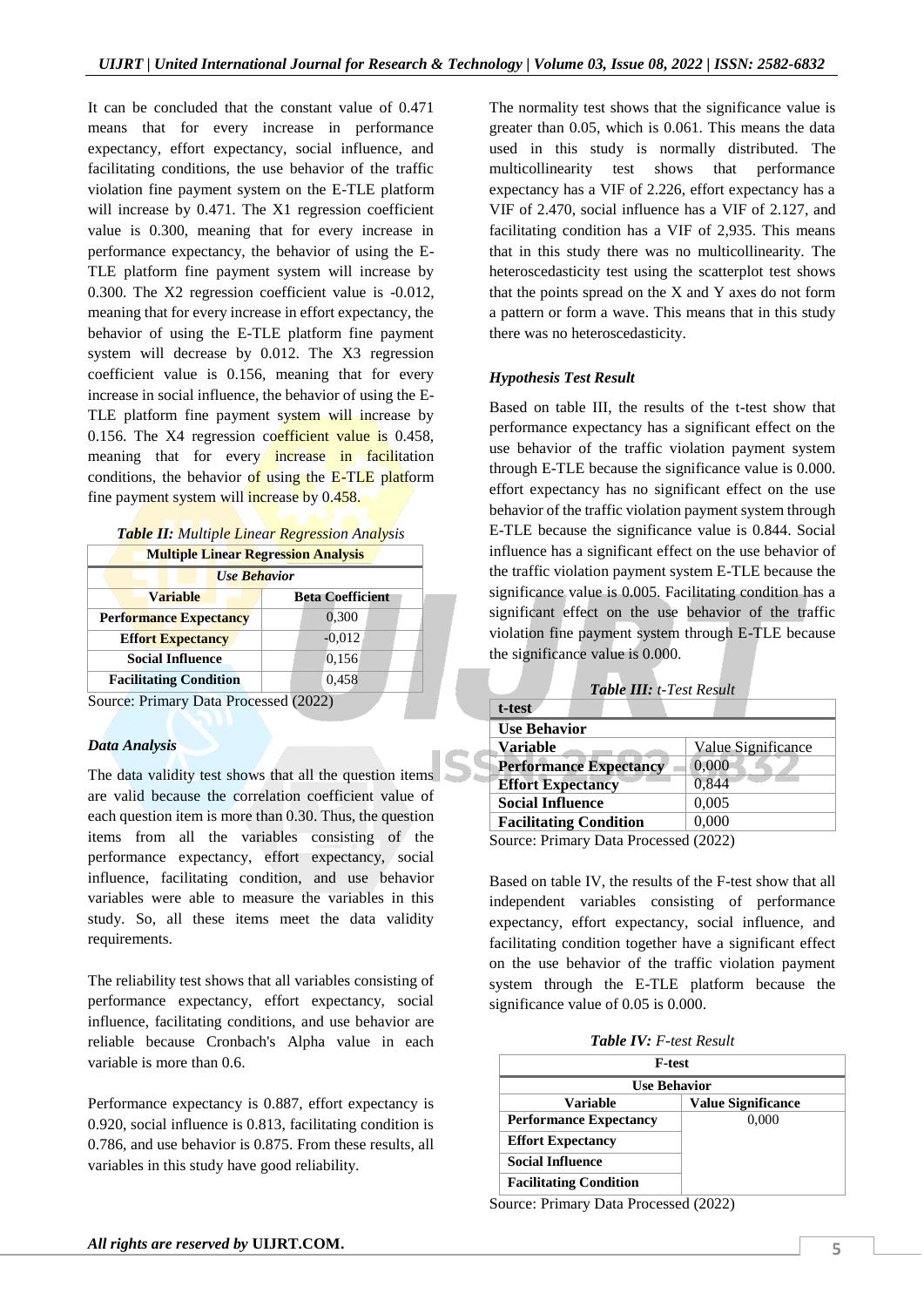Based on table V, the results of the coefficient of determination  $(R^2)$  show that all independent variables consisting of performance expectancy, effort expectancy, social influence, and facilitating conditions can explain the use behavior of the traffic violation payment system through the E-TLE platform of 0.607 which there are still other factors that can explain use behavior of 0.393.

*Table V: Coefficient of Determination (R<sup>2</sup> )*

| <b>Coefficient of Determination (R2)</b> |                    |
|------------------------------------------|--------------------|
| <b>Use Behavior</b>                      |                    |
| <b>Variable</b>                          | Value Significance |
| <b>Performance Expectancy</b>            | 0,607              |
| <b>Effort Expectancy</b>                 |                    |
| <b>Social Influence</b>                  |                    |
| <b>Facilitating Condition</b>            |                    |
| Course Drimary Data Drossoood (2022)     |                    |

Source: Primary Data Processed (2022)

#### *B. Discussion*

#### *Effect of Performance Expectancy on Use Behavior*

Performance expectancy affects the use behavior of the E-TLE platform payment system during the Covid-19 pandemic, in the results of the t-test with a significance value of  $0.000 \le 0.05$ , which means that the significance value is less than  $0.05$  so that the first hypothesis is accepted. This is following the UTAUT theory proposed by [9] which states that this performance expectancy can help and provide benefits to a person to achieve his work performance in using a system. The questionnaires spread out as many as 272 respondents of motor vehicle taxpayers in the Samsat of Surabaya and through this Google Form, it produces respondents' answers to the results of multiple linear regression analysis which states that there will be an increase in the use of the E-TLE platform payment system which means that many people agree that the E-TLE platform can help and provide benefits to the community when making the process of paying traffic violation fines during the Covid-19 pandemic. The results of this study support research conducted by [21] which states that performance expectancy has a significant effect on use behavior.

## *Effect of Effort Expectancy on Use Behavior*

Effort Expectancy does not affect the use behavior of the E-TLE platform payment system during the Covid-19 pandemic, from the results of the t-test with a significance value of  $0.844 > 0.05$ , which means that the significance value is higher than 0.05 so that the second hypothesis is rejected. This is of course contrary to the UTAUT theory proposed by [9] which states that effort expectancy can make it easier for someone when using a system. From the results of the questionnaire to the motor vehicle taxpayers as many as 272 respondents in Samsat of Surabaya and Google Form, it can be seen from the results of the multiple linear regression analysis tests which state that there will be a decrease in the use of the E-TLE platform payment system, many people disagree because they believe the E-TLE platform will make it more difficult for them to execute traffic violation payments while the Covid-19 outbreak. The results of this study support research conducted by [25] which states that effort expectancy does not significantly affect behavioral intention which is not optimal yet in utilizing the use of the system (use behavior).

#### *Effect of Social Influence on Use Behavior*

Social influence affects the use behavior of the E-TLE platform payment system during the covid-19 pandemic. The results of the t-test with a significance value of  $0.005 \leq 0.05$ , which mean that the significance value is less than 0.05 so that the third hypothesis is accepted. These results support the UTAUT theory [9] which states that social influence can measure the extent to which a person's perception that other parties believe that it is better to use a system or technology. From the respondent's answer questionnaire spread across the Samsat of Surabaya and Google Form as many as 272 respondents of motor vehicle taxpayers, which can be seen from the results of multiple regression analysis which states that there will be an increase in the use of the E-TLE platform payment system, which means that many people agree that there is a social influence in the use of the E-TLE platform in the process of paying traffic violation fines during the Covid-19 pandemic. This supports the research conducted by [14] which states that social influence has a positive effect on use behavior.

## *Effect of Facilitating Condition on Use Behavior*

Facilitating condition affects the use behavior of the E-TLE platform payment system during the Covid-19 pandemic, in the results of the t-test with a significance value of  $0.000 \le 0.05$ , which means that the significance value is less than 0.05, so the fourth hypothesis is accepted. These results support the UTAUT theory proposed by [9] which states that facilitating conditions are the extent to which a person believes that technical and organizational infrastructure is in place to facilitate the usage of a system or technology. From the results of the multiple regression analysis tests, it states that there will be an increase in the use of the E-TLE platform payment system which means that many people agree that the E-TLE platform has supporting facilities to facilitate the community in the process of paying fines during the Covid-19 pandemic. This also supports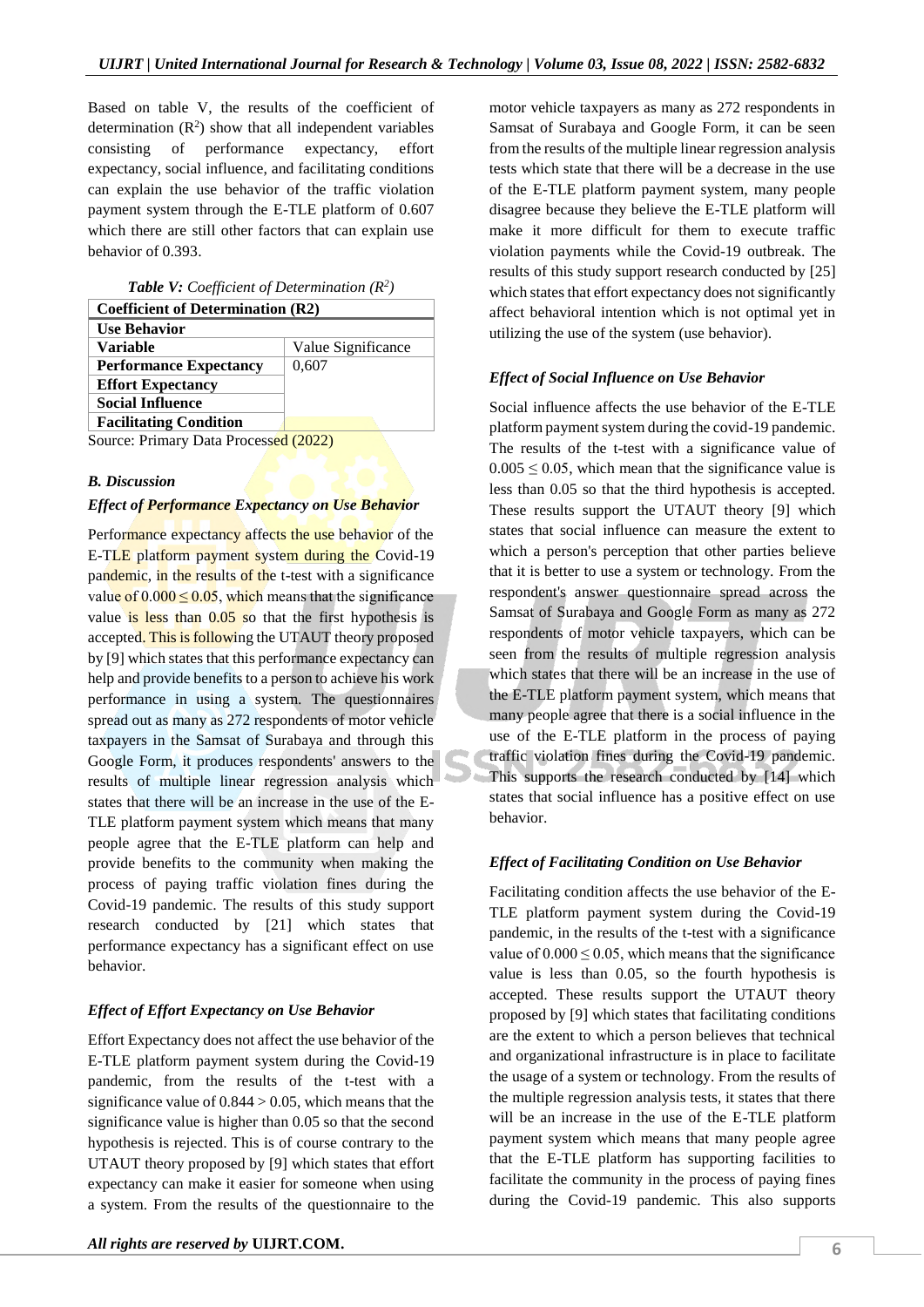research conducted by [24] that facilitating conditions have a significant effect on use behavior.

### **V. CONCLUSIONS**

Based on a discussion on use behavior through the payment system of the E-TLE platform during the Covid-19 pandemic in Surabaya, performance expectancy affects the use behavior of the E-TLE platform payment system during the Covid-19 pandemic, so the first hypothesis is accepted. This indicates that many individuals believe the E-TLE platform may assist and benefit the community in the process of paying a traffic violation fine during the Covid-19 outbreak.

Effort expectancy does not affect the use behavior of the E-TLE platform payment system during the Covid-19 pandemic, so the second hypothesis is rejected. Many people disagree because they believe the  $E$ -TLE platform will make it more difficult for them to execute traffic  $\sqrt{\text{violation}}$  payments during the Covid-19 pandemic.

Social influence affects the use behavior of the E-TLE platform payment system during the Covid-19 pandemic, so the third hypothesis is accepted. In this situation, it indicates that many individuals agree that the use of the  $E-TLE$  platform for paying traffic violation fines during the Covid-19 pandemic has a social impact.

Facilitating conditions affect the use behavior of the E-TLE platform payment system during the Covid-19 pandemic, so the fourth hypothesis is accepted. In this situation, it indicates that many individuals agree that the E-TLE platform provides support features to help the public pay traffic violation fines during the Covid-19 pandemic.

There are some recommendations derived from the analysis of the study's findings for various stakeholders. Relevant authorities should be able to assess and enhance the E-TLE system's procedures and payment systems, so people impacted by traffic infractions can utilize the E-TLE system appropriately to make it easier to comprehend and pay the fine online. For further research, it is recommended to add other independent variables or other factors related to use behavior in the traffic violation payment system through the E-TLE platform. In addition, further researchers should expand the research sample other than in Surabaya so that their research can obtain maximum results.

This study has limitations when conducting research, such as 1) Respondents should be people who have been exposed to traffic violations in the form of an electronic

traffic violation fine. 2) Respondents of this study should also be people who pay fines through the transfer system following the E-TLE platform procedure. 3) Respondents are people who have used the E-TLE platform. 4) The sample should be 100 respondents and use the purposive sampling technique. As can be observed from the sentence above, the researcher did not use the sample or respondents because it was too difficult to obtain respondents, which did not make it easier for researchers to conduct this study. As a result, the researchers altered the criteria for respondents and research samples in this study. The respondent's criteria were amended to become motor vehicle taxpayers in Surabaya, which had a population of 1,867,790 persons at the time. The sample was then taken using Isaac and Michael's method with a 10% error rate, resulting in a total of 272 samples in this study. The probability sampling technique was utilized with simple random sampling.

#### **REFERENCES**

- [1] Yuhertiana, T. Boyhan, W. C. Izaak, T. Kartika, and Faiz, "A Literature Review: Women's Equality in the ECommerce Information Technology Industry in the Digital Age in Developing Countries," 2020, Accessed: May 15, 2022. [Online]. Available: https://eudl.eu/doi/10.4108/eai.3-10-2019.2291828
- [2] J. Pembayun, S. Mazid, and S. Rihardi, "Peningkatan Kesadaran Masyarakat Mengenai Pentingnya Tertib Berlalu Lintas di Desa Sutopati, Kecamatan Kajoran, Kabupaten Magelang," Swadaya: Indonesian Journal of Community Empowerment, vol. 1, no. 03, pp. 149–162, 2019.
- [3] I.Yuhertiana, A. A. H. Putri, and D. S. Puspitasari, "Technology Constraints in Online Tax Payment: Case of Surabaya City," Journal of Economics, Business, and Government Challenges, vol. 2, no. 2, pp. 144–151, 2019.
- [4] A. v. Ningrum, Z. Abidin, R. W. Ardhan, Y. P. Luckyanto, and A. Akhmal, "Polling Masyarakat Surabaya Terhadap Kebijakan E-Tilang," 2019. http://sosiologi.fisip.unair.ac.id/pollingmasyarakat-surabaya-terhadap-kebijakan-e-tilang/ (accessed Jan. 12, 2022).
- [5] M. I. Fanani, N. C. Sigit, and K. Edo, "Strategi Penegakan E-Tilang di Kota Surabaya," Jurnal Sosial Ekonomi dan Politik, vol. 1, no. 3, pp. 11– 18, 2020.
- [6] A. Ather, B. Patel, N. B. Ruparel, A. Diogenes, and K. M. Hargreaves, "Coronavirus disease 19 (Covid-19): Implications for clinical dental care," Journal of Endodontics, vol. 46, no. 5, pp. 584–595, 2020, doi: http://dx.doi.org/10.1016/j.joen.2020.03.008.